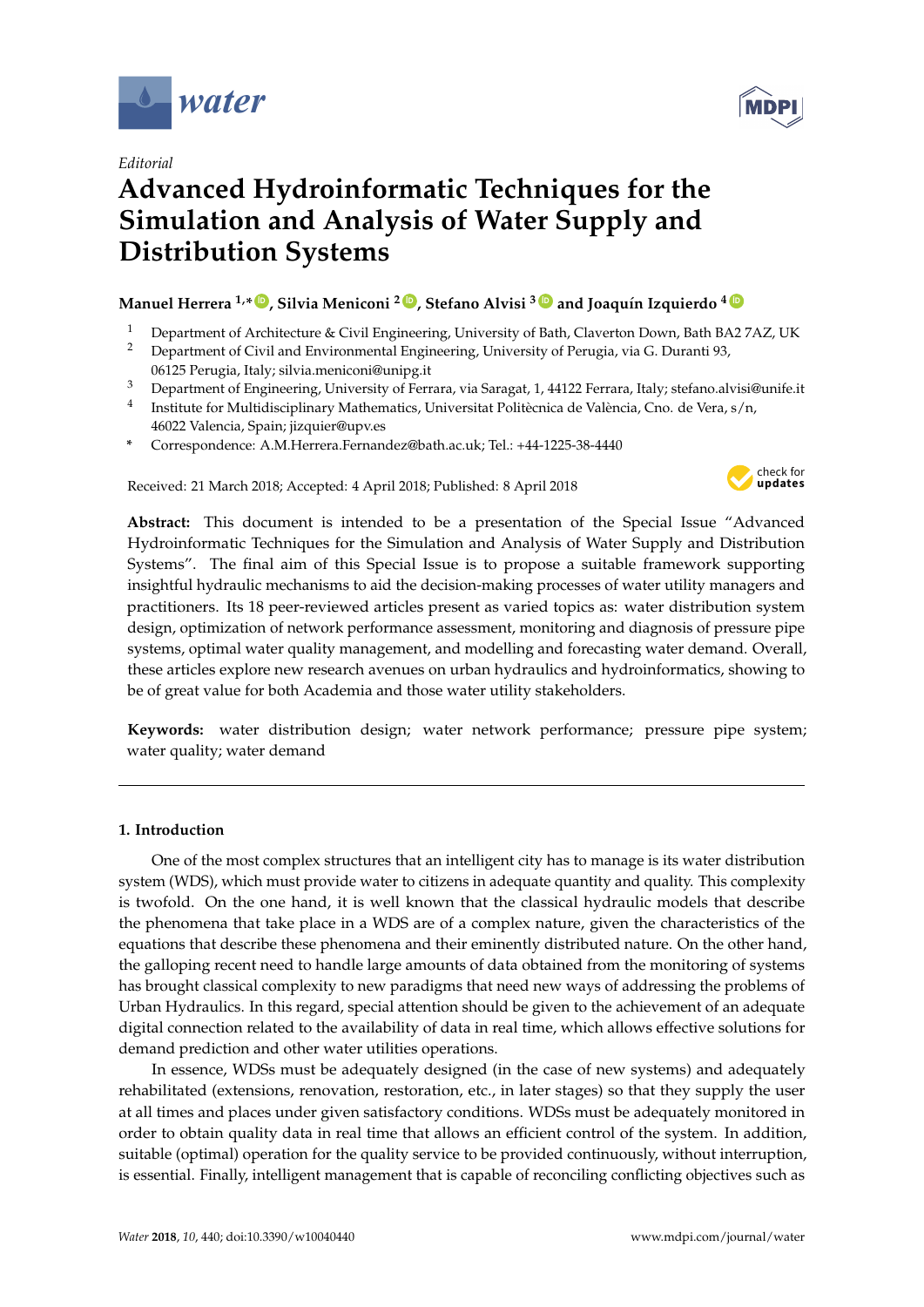economic benefit and social satisfaction, among others, must be an inescapable condition for ruling a WDS.

To achieve these objectives, efficient techniques are necessary to overcome the complexity of the associated problems. For example, in the tasks of design and rehabilitation, optimization algorithms are needed that are capable of manipulating nonlinearity, the coexistence of variables of different types, the discrete nature of some processes, etc.; these requirements impose the need to transcend classical optimization and to use modern techniques of evolutionary optimization. The real-time monitoring of the quality of the service will be greatly benefited by efficient time series processing techniques and several other forms of intelligent data manipulation. The operation of a system can be defined in terms of certain operators and variables of Boolean type, which must be optimally defined and integrated into the models and data structures in an appropriate manner; again, efficient techniques of optimization and fusion of methodologies that are able to work with data in real time will be necessary. Finally, the management of WDSs is currently carried out through a wide range of elements, such as demand prediction, network sectorization, leak detection, system maintenance through appropriate policies, control of transients, evaluation of user satisfaction, etc. Moreover, some of the elements that intervene in decision-making are quantifiable, while others must be classified as intangible; therefore, it is crucial to have adequate techniques for handling the information to be manipulated, which will frequently be affected by uncertainty and subjectivity.

In the water supply industry, as in other fields, any improvement that can occur in the treatment and handling of big data will produce considerable and obvious benefits. For example, through the installation of advanced measurement infrastructure (AMI) and the more efficient treatment of the data obtained, it will be possible to reduce more effectively the unaccounted-for water in the short term. More generally, in the long term, a more efficient operation that is expected from such improvements will contribute to the excellence of the urban water cycle, one of the objectives of an intelligent city. The idea is to promote the implementation of the smart city concept from the perspective of water supply.

#### **2. Overview of This Special Issue**

This issue contains 18 papers which focus on some of the mentioned problems of water distribution system management. The key points are: (i) design of water system [\[1–](#page-5-0)[4\]](#page-5-1); (ii) optimization of network performance assessment [\[5–](#page-5-2)[8\]](#page-5-3); (iii) monitoring and diagnosis of pressure pipe system [\[9](#page-5-4)[–11\]](#page-5-5); (iv) optimal water quality management [\[12–](#page-6-0)[14\]](#page-6-1); and (v) modelling and forecasting of water demand [\[15–](#page-6-2)[18\]](#page-6-3).

#### *2.1. Design of Water System*

Four papers of this issue examine the first key point that is design of water system. Firstly, Mala-Jetmarova et al. present a systematic literature review of optimization of WDS design since the end of the 1980s [\[1\]](#page-5-0). The review classifies the examined papers by the following issues: the type of design problems (i.e., static or dynamic), the application area (i.e., new or existing systems, with the optional inclusions of system operations), the optimization model (i.e., objective functions, constraints, and decision variables), and the analysed networks. It pinpoints trends and limits and suggests further research directions. Specifically, it reveals that there is not a consensus about the best WDS design optimization model, and consequently, researchers would force themselves to compare and validate different methods on real case studies.

Secondly, different multiobjective evolutionary algorithms (MOEAs) are compared in [\[2\]](#page-5-6) on four well-known benchmark networks (i.e., two loop, Hanoi, Fossolo, and Balerma irrigation networks), by taking into account two objective functions: cost minimization and resiliency index maximization. A new hybrid algorithm that combines differential evolution and harmony search algorithm has been proposed for WDS design and compared with five MOEAs (i.e., NSGA2, AMALGAM, Borg,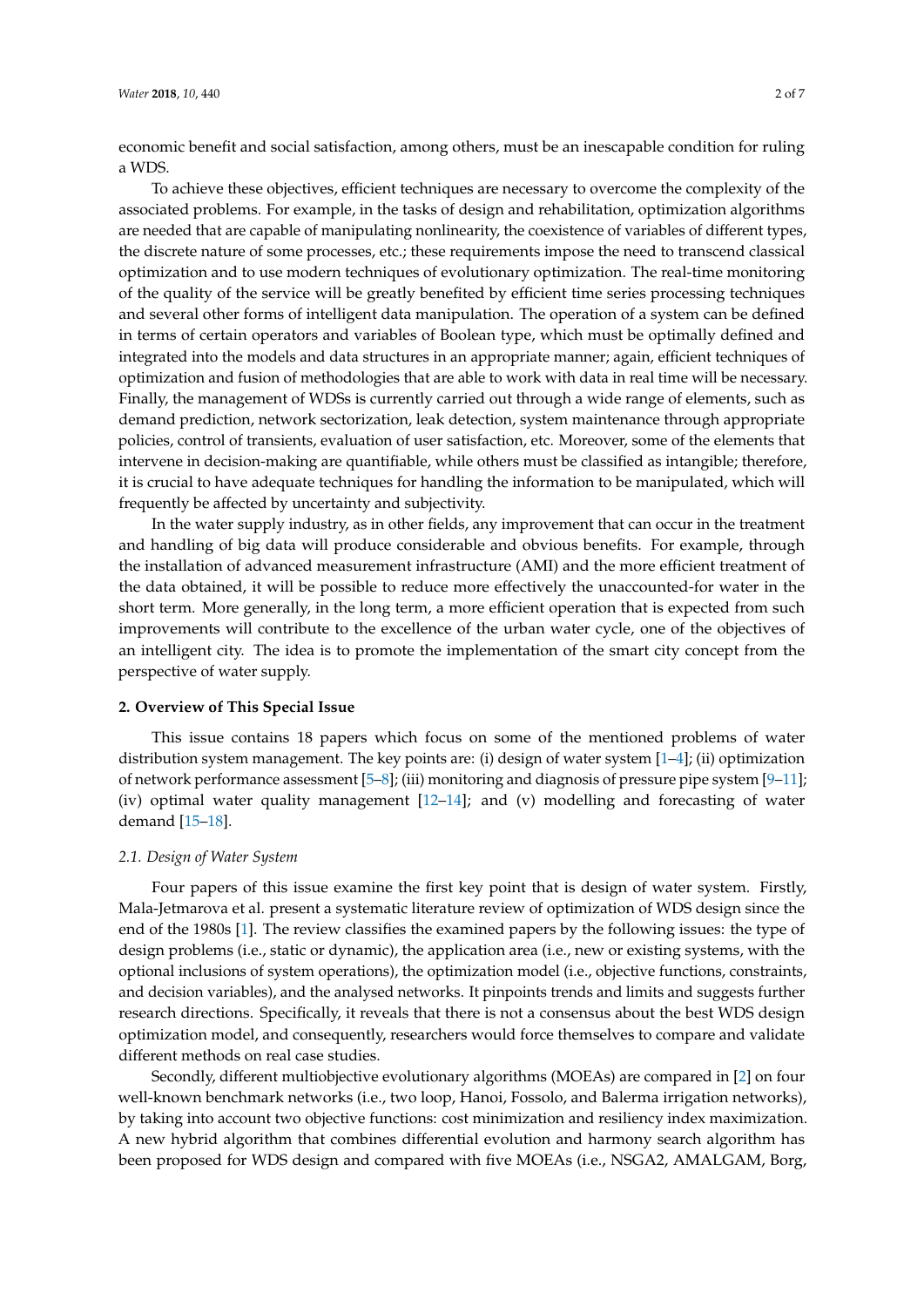"ε-MOEA", and "ε-NSGA2"): the comparison shows that the new approach outperforms the previous MOEAs.

Thirdly, in [\[3\]](#page-5-7) a new approach has been developed: to reduce the search space it bounds the pipe diameter values by analysing two opposite extreme flow distribution scenarios (i.e., uniform and maximum flow distribution) and applying velocity constraints. This model has been coupled to a genetic algorithm (GA) to improve its performance. The approach is applied to two benchmark networks (i.e., again two-loop network and Hanoi networks) by taking into account the cost minimization as objective function. By means of the new approach, the search space is reduced to less than 3% of the total search space for both the analysed networks. The results are compared to the classical GA: the comparison shows that the new approach is much faster and more accurate.

Finally, Zheng et al. describe experimental tests aimed at the optimal design of circular drop manholes in urban drainage networks [\[4\]](#page-5-1). Particularly, free, pressurized, and constrained outflow conditions have been tested for different manhole heights. Tests show that the local head loss coefficient of the manhole strictly depends on the outflow conditions. As a concluding remark, some empirical equations have been proposed to evaluate this coefficient.

#### *2.2. Optimization of Network Performance Assessment*

Four papers refer to the second key point that is optimization of network performance assessment. First, Sadatiyan and Miller [\[5\]](#page-5-2) introduce a multiobjective version of the Pollution Emission Pump Station Optimization tool (PEPSO). It can be used to find a pump schedule of a WDS to reduce both the electricity cost and pollution emissions, by measuring the Undesirability Index in a nondominated sorting genetic algorithm. Tests carried out on the WDS of Monroe City (MI, USA) and Richmond (UK) show that PEPSO can optimize and provide useful information in a very limited amount of time.

Second, the main aim of the paper by Zischg et al. [\[6\]](#page-5-8) is to assist decision makers in testing various planning options and design strategies during long-term city transitions. The procedure consists of the automatic creation, simulation, and analysis of different WDS scenarios. The pressure head, water age, and pressure surplus have been taken into account. Moreover, if data are not available, the approach uses alternative systems with strong similarity to WDSs. The proposed methodology is applied to the Swedish town Kiruna, in which it allows understanding the lack of the sole design at the final-stage WDS for most of the future scenarios and planning options.

Third, a procedure has been developed by Ilaya-Ayza et al. [\[7\]](#page-5-9) to define district metered areas (DMAs) in WDSs with intermittent supply. The chosen objective function is the water supply equity. The approach uses soft computing tools from graph theory and cluster analysis and both the company expert opinions and adequate supply times for each DMA have been taken into account. The considered case study is the water supply network of Oruro (Bolivia), for which the proposed sectorization allows a clear improvement of the resilience index of the entire network.

Fourth, di Nardo et al. [\[8\]](#page-5-3) propose the application of graph spectral theory (GST) for the optimal network sectorization. The approach is applied to two case studies (i.e., the well-known C-Town network and a real small WDS of Parete, Italy), and GST allows ranking WDS nodes and selecting the most important nodes for monitoring water quality, flow, or pressure, and for defining the DMAs. The main advantage of such an approach is that this is based only on topological and geometric information and no hydraulic data—often not available—are required.

### *2.3. Monitoring and Diagnosis of Pressure Pipe System*

Three papers are part of the third key point that is monitoring and diagnosis of pressure pipe systems. First, Duan [\[9\]](#page-5-4) investigates analytically and numerically the impact of nonuniformities of pipe diameter on transient wave behavior. Specifically, it demonstrates the dependence of wave scattering on the relationship between the incident wave frequency and nonuniform pipe diameter frequency, and nine numerical tests have been carried out by varying the pipe diameter nonuniformities (i.e., regular or random) and this relationship. As a result, the wave scattering has a nonnegligible effect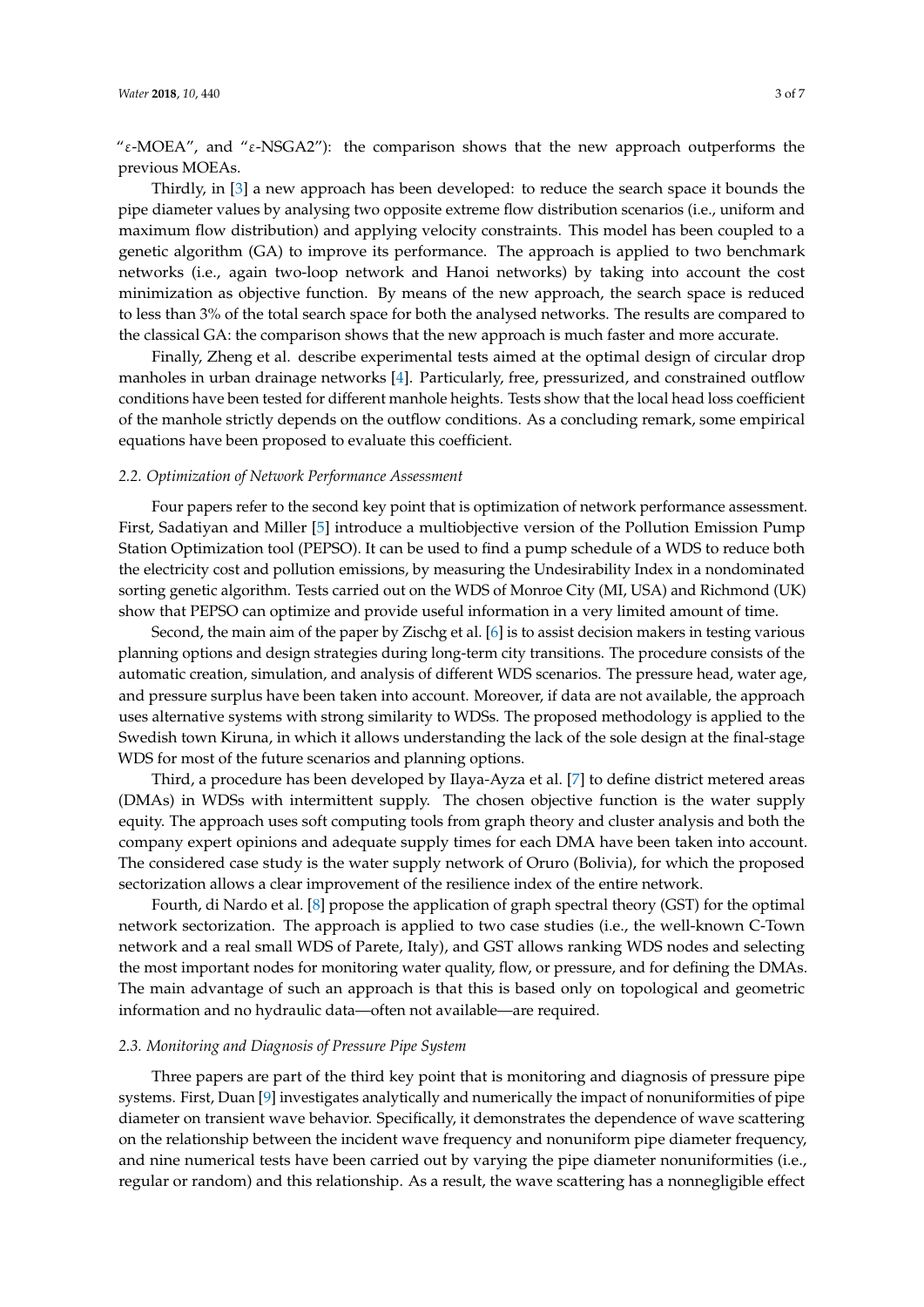on wave reflections and attenuation, and, consequently, it has to be taken into account in transient modelling—along with both the unsteady friction and viscoelasticity—and in the application of Transient Test-Based Techniques (TTBTs) for the diagnosis of pressure pipe systems.

Second, Lin [\[10\]](#page-5-10) presents a hybrid heuristic optimization approach called leak detection ordinal symbiotic organism search (LDOSOS) for locating and sizing leaks in a WDS. This approach combines the ordinal optimization algorithm (OOA) and the symbiotic organism search (SOS) in an inverse transient analysis (ITA). Moreover, the problem of generation of pressure waves is discussed and SOS is used to determine the optimal transient generation point. The procedure is tested on two numerical case studies: a two-loop network with a constant head supply reservoir and two very closed leaks, and a more complex network with a supply node with a constant inflow rate, a larger range of pipe diameters and lengths, and two distant leaks. Tests show that the LDOSOS has the ability to detect leak number, location, and size, by speeding up the ITA convergence and improving the reliability of the results.

Third, in Meniconi et al. [\[11\]](#page-5-5) TTBTs are used to detect system defects and characteristics by monitoring the pressure waves at key points. The transmission main of the city of Trento (I) was analysed and transient tests were executed by pump shutdown. By means of the comparison of the numerical model and the acquired pressure signal, the relevance of the topology, pipe material characteristics, transient energy dissipation, and defects has been explored. Specifically, two malfunctioning valves have been detected and a preliminary criterion for the skeletonization of the transmission mains has been proposed.

#### *2.4. Optimal Management of Water Quality*

Three papers of this issue analyse the optimal management of water quality. Specifically, in Meyers et al. [\[12\]](#page-6-0) a long-term continuous study of discolouration mobilisation is presented along with a methodology to determine the approximate amount and origin of hydraulically mobilised turbidity in trunk mains. The methodology is validated on three UK trunk main networks, observed over a period of about three years. The results show that the mobilisation of discolouration material is mainly determined by hydraulic forces, and consequently can be modelled and predicted, and its origin can be approximately determined.

Furthermore, in de Melo et al. [\[13\]](#page-6-4), the factors that influence the water quality of the Jucazinho reservoir in northeastern Brazil have been pointed out by a data base of nine years of water quality reservoir monitoring and a multivariate statistical technique (i.e., the Principal Component Analysis, PCA). The study points out the connection between water quality parameters and the rainfall that has an annual or seasonal pattern. Precisely, two principal components of the water quality of this reservoir have been selected by PCA. The first, ranging from an annual basis, explains the increase in the concentration of dissolved solids and the cyanobacteria proliferation as a function of the drought period, during which the turbidity and the levels of total phosphorus decrease. The second, ranging from a monthly basis, indicates the connection between the process of photosynthesis performed by cyanobacteria with the percentage of the volume of the dam.

Finally, Reynoso-Meza et al. [\[14\]](#page-6-1) have incorporated two decision-making methodologies (i.e., Technique for Order of Preference by Similarity to Ideal Solution—TOPSIS, and Preference Ranking Organisation Method for Enrichment of Evaluations—PROMETHEE) in a Multiobjective Evolutionary Algorithm (MOEA). The analysed multiobjective problems are two typical water quality problems: the dissolved oxygen problem for the activated sludge wastewater treatment process and the water quality of a river polluted by a cannery industry (Pierce-Hall Cannery) and the effluent from three treatment plants. The case studies have validated the reliability of such approaches for the degree of flexibility to capture designers' preferences.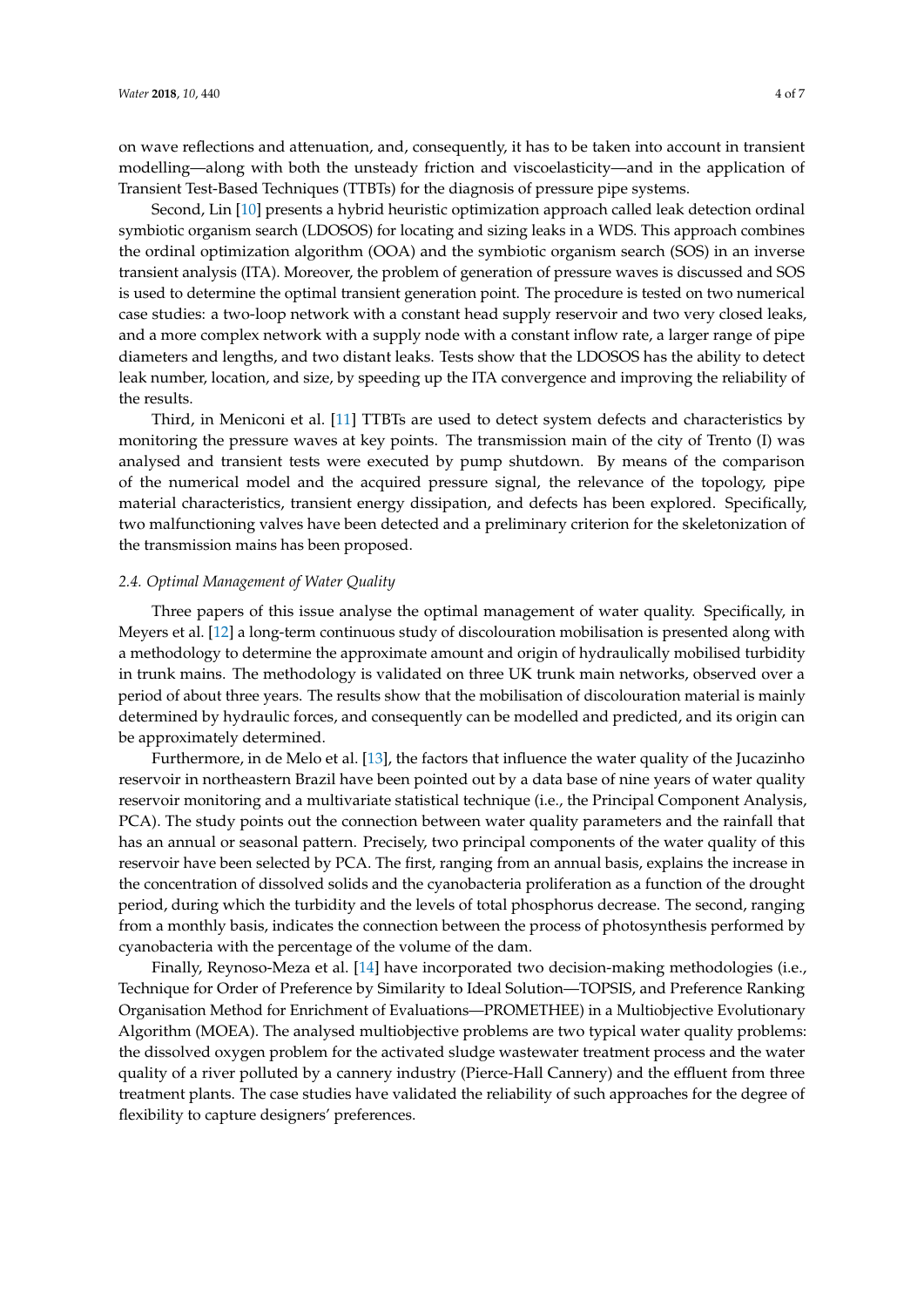### *2.5. Modelling and Forecasting of Water Demand*

Four papers of this issue examine the last key point, modelling and forecasting of water demand. Firstly, Letting et al. [\[15\]](#page-6-2) present a water demand calibration approach. The approach is aimed at estimating the water demand multiplier at each node of a water distribution system model by minimizing the error between observed and simulated nodal head and pipe flow rates. An optimization approach based on Particle Swarm algorithm is used. Application to a simple case study (Epanet example Net1) and a medium-sized real network highlights that the approach can provide an accurate water demand multiplier estimation by using data observed in a limited number of properly placed sensors.

Secondly, Pastor-Jabaloyes at al. [\[16\]](#page-6-5) present an automatic tool for smart metered water demand time series disaggregation into single-use events. The tool is based on a filter automatically calibrated by using NSGA-II algorithm, and on a cropping algorithm. Furthermore, a semiautomatic classification is subsequently performed in order to categorize the obtained single-use events into different water end uses in a household such as shower, toilet, etc. The tool is applied to water demand time series collected from 20 households featuring very different characteristics in terms of geographical location, number of inhabitants, and average daily consumptions.

Thirdly, Anele et al. [\[17\]](#page-6-6) provide an overview of some methods for short-term water demand forecast pointing out their pro and cons. The methods considered are univariate time series, time series regression, artificial neural network, and hybrid methods (i.e., a combination of two or more of the previous methods). The methods are applied to a case study highlighting that univariate time series, time series regression, and hybrid models may be accurate and appropriate for short-term water demand forecast. However, these methods are not applicable in more general decision problem frameworks. Indeed, these methods cannot be used to understand and analyse the overall level of uncertainty in future demand forecasts and thus much more attention needs to be given to probabilistic forecasting methods for short-term water demand forecast.

Finally, and strictly related to the previous considerations, a Markov-chain-based approach for probabilistic short-term water demand forecasting is presented by Gagliardi et al. [\[18\]](#page-6-3). In particular, two models based on homogeneous and nonhomogeneous Markov chains are proposed. The models are capable of providing both a deterministic forecast of the future values of water demand, and a characterization of the stochastic behaviour of the forecasted values. The models are applied to water demand time series of three district metered areas in the UK, and the deterministic forecast compared with those provided by neural network-based and naïve forecasting models, highlighting that the homogeneous Markov chain model provides both an accurate deterministic forecast and useful information regarding the probability distribution of the forecast itself.

#### **3. Conclusions**

In addition to the complexity inherent to WDS management, there often is a need for online actions to accomplish decision-making processes in real time. Another challenge that water companies should face nowadays is handling the huge amount of data generated by supervisory control and data acquisition (SCADA) systems, smart water meters, and other cyber–physical systems. This Special Issue on "Advanced Hydroinformatic Techniques for the Simulation and Analysis of Water Supply and Distribution Systems" presents a number of powerful techniques able to cope with such a complexity associated with: the nature of the hydraulic models, real-time requirements, and large scale databases. Bio-inspired and evolutionary algorithms play an important role in dealing with these issues. This is the reason why various contributions presented herein are based on these techniques. Overall, the Special Issue encompasses a collection of proposals that can be classified as follows:

- optimization, both classical and evolutionary;
- definition of structures and tools for big data;
- neural networks, support vector machines, and other Machine Learning techniques;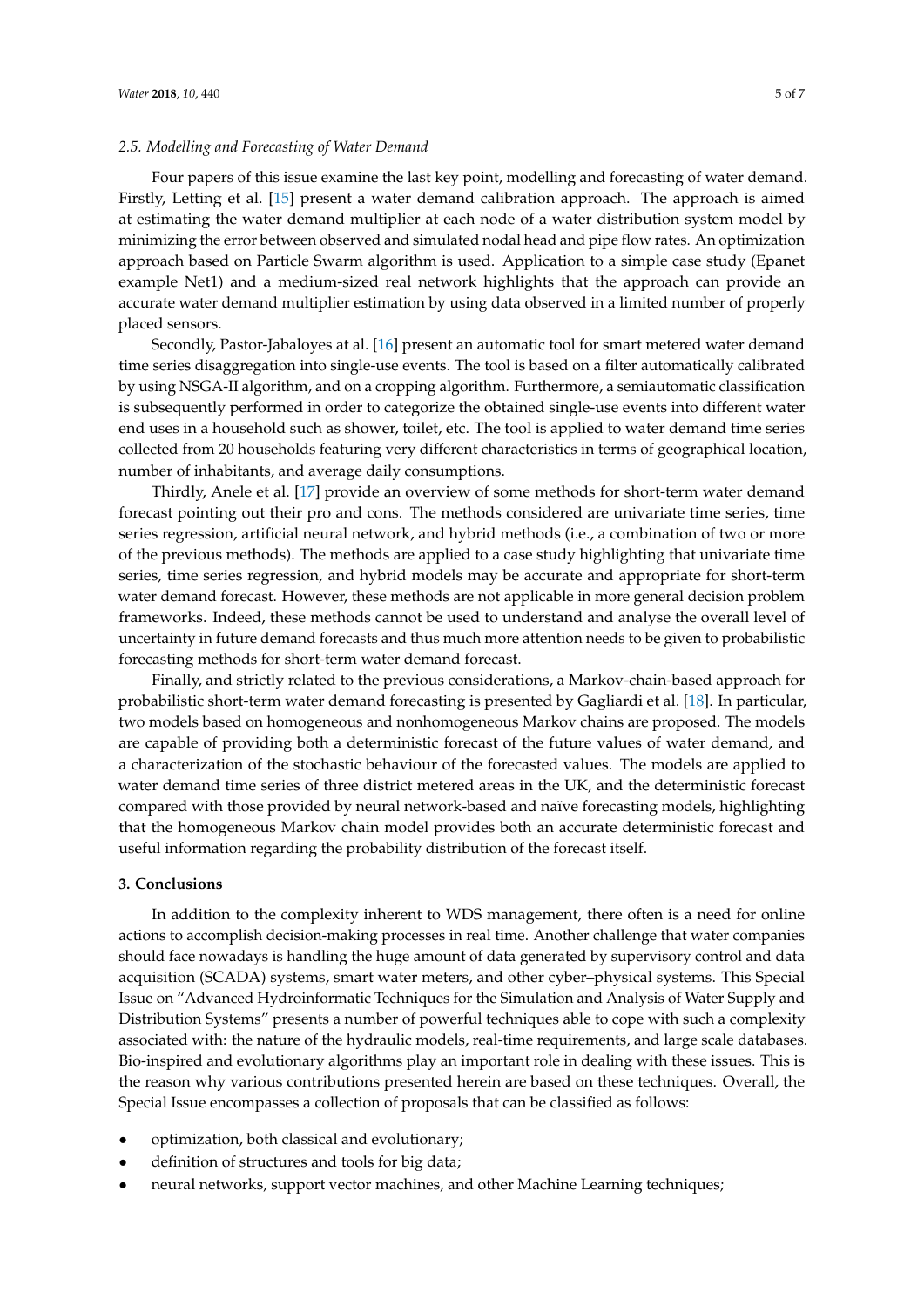- graph theory and methods for complex networks;
- efficient treatment of time series;
- agent-based systems;
- multi-attribute decision-making techniques;
- transient test-based techniques for the diagnosis of pressure pipe systems; and
- other mathematical and computational tools and techniques

These techniques have been developed within the field of the so-called Hydroinformatics in Urban Hydraulics, that is, with application to problems such as:

- smart water networks (intelligent measurement, intelligent analysis of measurement data, . . . );
- online analysis of WDSs (prediction of online demand, estimation of states, . . . );
- water quality aspects (water quality characterization, prediction of discolouration, ... );
- reduction of unaccounted-for water and optimization of operation (sectorization, leak detection, operation indicators, water balance, and benchmarking, . . . );
- optimal operation (of pumping stations, scheduling, transient control, . . . );
- efficient utilization of real-time monitoring signals through smart treatment of online raw data using suitable learning approaches

Contributions to this Special Issue, exploring those new research avenues on urban hydraulics and hydroinformatics, are expected to be of great value for both Academia and all water utility stakeholders. On top of this, important social benefits are expected from a number of research objectives that ultimately aim to guarantee a regular supply of clean water at the pressure and quality required at the network consumption points.

**Author Contributions:** Each of the authors contributed to the design, analysis and writing of the manuscript. **Conflicts of Interest:** The authors declare no conflict of interest.

# **References**

- <span id="page-5-0"></span>1. Mala-Jetmarova, H.; Sultanova, N.; Savic, D. Lost in Optimisation of Water Distribution Systems? A Literature Review of System Design. *Water* **2018**, *10*, 307. [\[CrossRef\]](http://dx.doi.org/10.3390/w10030307)
- <span id="page-5-6"></span>2. Yazdi, J.; Choi, Y.H.; Kim, J.H. Non-Dominated Sorting Harmony Search Differential Evolution (NS-HS-DE): A Hybrid Algorithm for Multi-Objective Design of Water Distribution Networks. *Water* **2017**, *9*, 587. [\[CrossRef\]](http://dx.doi.org/10.3390/w9080587)
- <span id="page-5-7"></span>3. Reca, J.; Martínez, J.; López, R. A Hybrid Water Distribution Networks Design Optimization Method Based on a Search Space Reduction Approach and a Genetic Algorithm. *Water* **2017**, *9*, 845. [\[CrossRef\]](http://dx.doi.org/10.3390/w9110845)
- <span id="page-5-1"></span>4. Zheng, F.; Li, Y.; Zhao, J.; An, J. Energy Dissipation in Circular Drop Manholes under Different Outflow Conditions. *Water* **2017**, *9*, 752. [\[CrossRef\]](http://dx.doi.org/10.3390/w9100752)
- <span id="page-5-2"></span>5. Sadatiyan A., S.M.; Miller, C.J. PEPSO: Reducing Electricity Usage and Associated Pollution Emissions of Water Pumps. *Water* **2017**, *9*, 640. [\[CrossRef\]](http://dx.doi.org/10.3390/w9090640)
- <span id="page-5-8"></span>6. Zischg, J.; Mair, M.; Rauch, W.; Sitzenfrei, R. Enabling Efficient and Sustainable Transitions of Water Distribution Systems under Network Structure Uncertainty. *Water* **2017**, *9*, 715. [\[CrossRef\]](http://dx.doi.org/10.3390/w9090715)
- <span id="page-5-9"></span>7. Ilaya-Ayza, A.E.; Martins, C.; Campbell, E.; Izquierdo, J. Implementation of DMAs in Intermittent Water Supply Networks Based on Equity Criteria. *Water* **2017**, *9*, 851. [\[CrossRef\]](http://dx.doi.org/10.3390/w9110851)
- <span id="page-5-3"></span>8. Di Nardo, A.; Giudicianni, C.; Greco, R.; Herrera, M.; Santonastaso, G.F. Applications of Graph Spectral Techniques to Water Distribution Network Management. *Water* **2018**, *10*, 45. [\[CrossRef\]](http://dx.doi.org/10.3390/w10010045)
- <span id="page-5-4"></span>9. Duan, H.-F. Transient Wave Scattering and Its Influence on Transient Analysis and Leak Detection in Urban Water Supply Systems: Theoretical Analysis and Numerical Validation. *Water* **2017**, *9*, 789. [\[CrossRef\]](http://dx.doi.org/10.3390/w9100789)
- <span id="page-5-10"></span>10. Lin, C.-C. A Hybrid Heuristic Optimization Approach for Leak Detection in Pipe Networks Using Ordinal Optimization Approach and the Symbiotic Organism Search. *Water* **2017**, *9*, 812. [\[CrossRef\]](http://dx.doi.org/10.3390/w9100812)
- <span id="page-5-5"></span>11. Meniconi, S.; Brunone, B.; Frisinghelli, M. On the Role of Minor Branches, Energy Dissipation, and Small Defects in the Transient Response of Transmission Mains. *Water* **2018**, *10*, 187. [\[CrossRef\]](http://dx.doi.org/10.3390/w10020187)